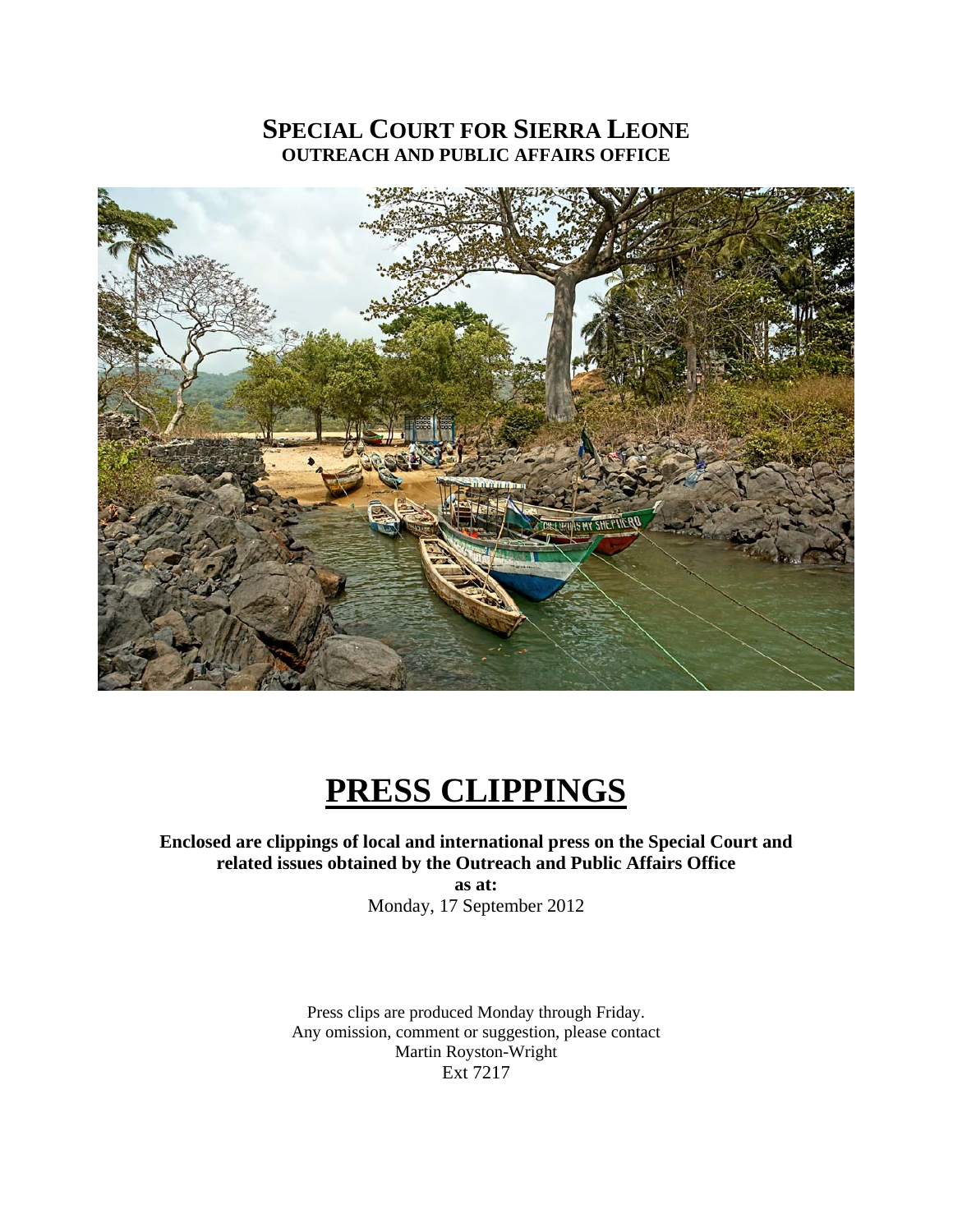| <b>International News</b>                                                    |           |
|------------------------------------------------------------------------------|-----------|
| Resolution 2065 (2012) / UN Security Council                                 | Page 3    |
| Despite Claims, ICC Prosecution of Bush, Blair Would Be Illegal / The Jurist | Pages 4-5 |
| Khmer Rouge 'First Lady' Ruled Mentally Unfit to Stand Trial / The Guardian  | Pages 6-7 |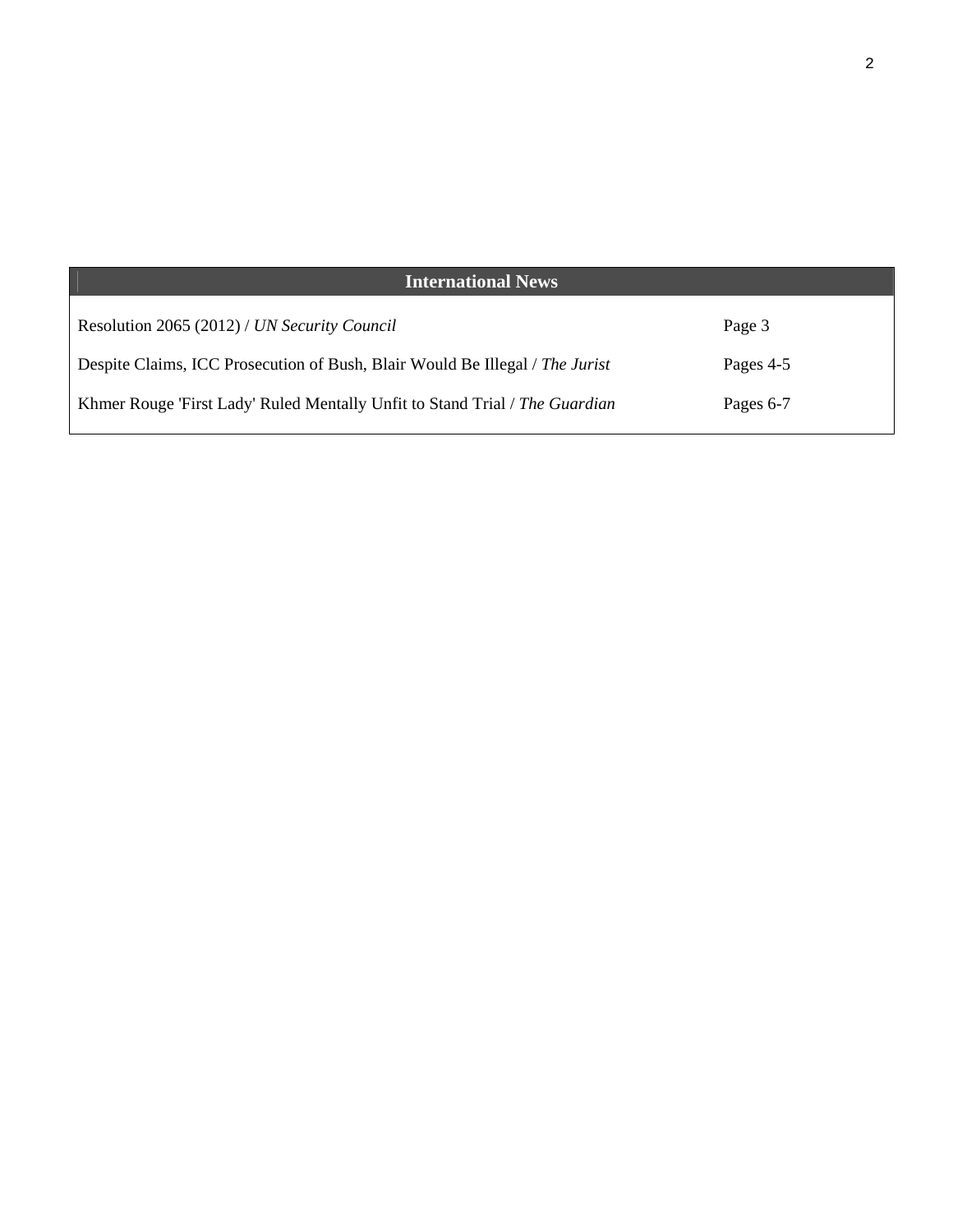### **Resolution 2065 (2012) (Excerpt)**

-SNIP-

*Reiterating* its appreciation for the work of the Special Court for Sierra Leone, *welcoming* the verdict in the trial of Charles Taylor and taking note of the proposed appeals, *calling upon* Member States to contribute generously to the Court and to the implementation of the Residual Special Court for Sierra Leone Agreement,

-SNIP-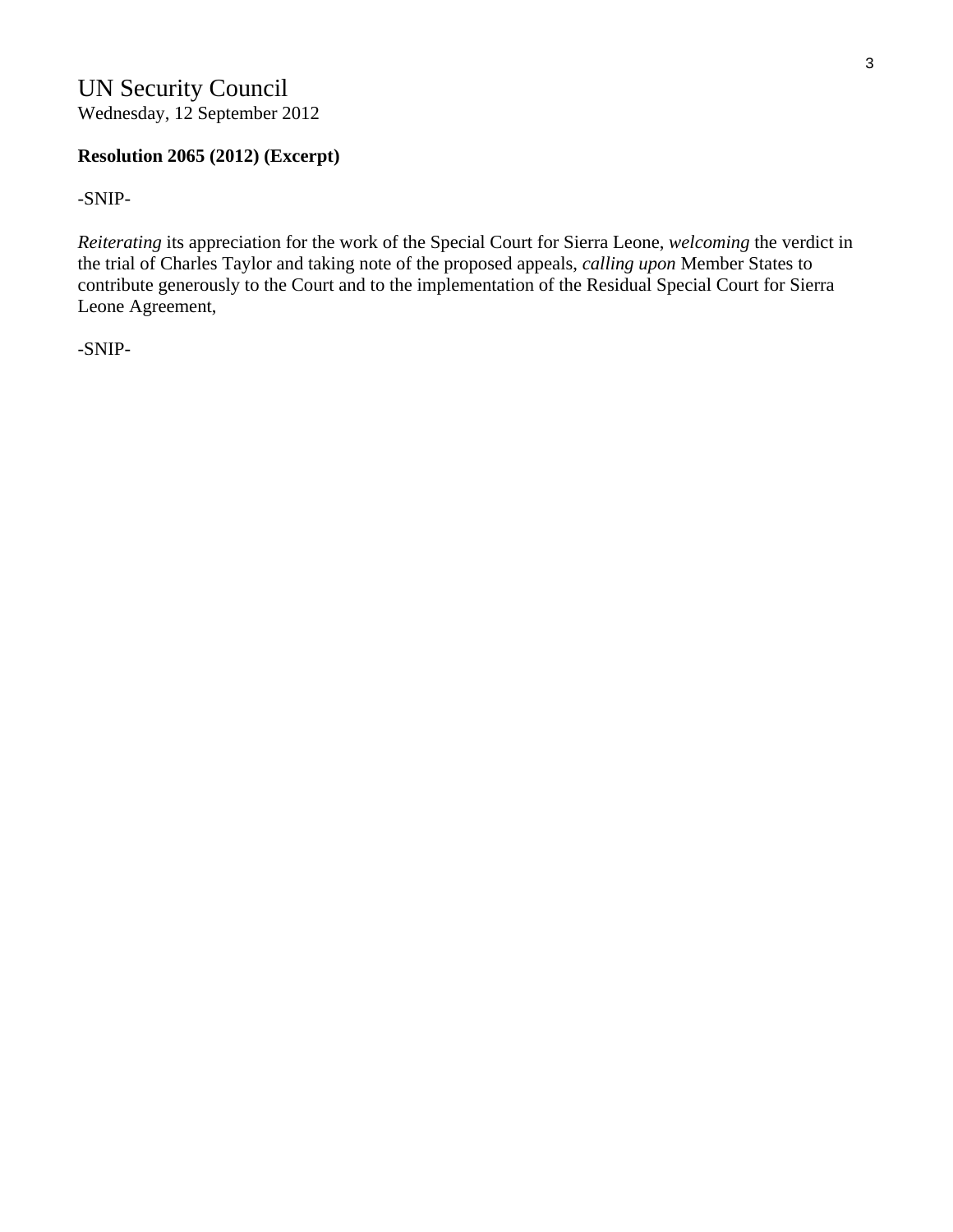#### **Despite Claims, ICC Prosecution of Bush, Blair Would Be Illegal**

JURIST Guest Columnist Jesse Oppenheim, Brooklyn Law School Class of 2013, offers legal context to Archbishop Desmond Tutu's recent opinion in The Observer...

On August 28, word leaked out that Archbishop Desmond Tutu had pulled out of an international summit in South Africa because he refused to share a platform with the "morally indefensible" former UK Prime Minister Tony Blair. Days later, Tutu published an opinion article in The Observer explaining his position. The Iraq war "has destabilized and polarized the world to a greater extent than any other conflict in history," wrote Tutu, who was awarded the Nobel Peace Prize in 1984 and the Presidential Medal of Freedom in 2009. Tutu also commented that "in a consistent world, those responsible for this suffering and loss of life should be treading the same path as some of their African and Asian peers who have been made to answer for their actions in the Hague." Despite the qualifier that we do not, in fact, live in a more consistent world, many have interpreted Tutu's words as calling for the International Criminal Court (ICC) to arrest and try former US President George W. Bush and Blair for leading the invasion of Iraq. Such an interpretation of Tutu's comments indicates a fundamental misunderstanding about the reach and laws of the ICC; bringing such charges would likely be illegal.

First, it is unclear what crimes would be brought against Bush and Blair. Presumably, advocates for such an indictment would seek to charge Bush and Blair for the crime of aggression in a manner similar to the Tokyo War Crimes Tribunal of 1946. However, the Rome Statute, which grants the ICC its powers, currently lacks a codified crime of aggression despite the 2010 Kampala Review Conference's consensus adoption of such a definition — only one nation, Liechtenstein, has since ratified that definition. As Article 5 subsection 2 of the Rome Statute currently reads:

 The Court shall exercise jurisdiction over the crime of aggression once a provision is adopted in accordance with articles 121 and 123 defining the crime and setting out the conditions under which the Court shall exercise jurisdiction with respect to this crime. Such a provision shall be consistent with the relevant provisions of the Charter of the United Nations.

Even if such a provision were fully adopted and ratified today, the ICC would still be unable to prosecute Bush and Blair. Article 22 of the Rome Statute codifies the principle of nullum crimen sine lege: "A person shall not be criminally responsible under this Statute unless the conduct in question constitutes, at the time it takes place, a crime within the jurisdiction of the Court." Because the 2003 invasion of Iraq would predate a present adoption of a crime of aggression, Article 22 would preclude such a prosecution. Furthermore, Article 24, the non-retroactivity statute, dictates that "[n]o person shall be criminally responsible under this Statute for conduct prior to the entry into force of the Statute" and that "in the event of a change in the law applicable to a given case prior to a final judgment [sic], the law more favourable [sic] to the person being investigated, prosecuted or convicted shall apply."

There is, however, a possible argument that the crime could be considered jus cogens — literally, "crimes of thought" — universal atrocities which are prohibited and should be prosecuted regardless of statutory restraints. Such an argument proved persuasive in the Special Court for Sierra Leone's prosecution [PDF] of Sam Hinga Norman, where the use of child soldiers was found to be prosecutable despite a lack of codified statutory law. However, given the Rome Statute's codification of other jus cogens — such as genocide, apartheid and torture (child soldiers are prohibited by Article 8, subsection b, part xxvi) — the canon of statutory interpretation expressio unius est exclusio alterius (the express mention of one thing excludes all others) would likely be found to be controlling, thus precluding charges of aggression against Bush and Blair for commencing the Iraq War.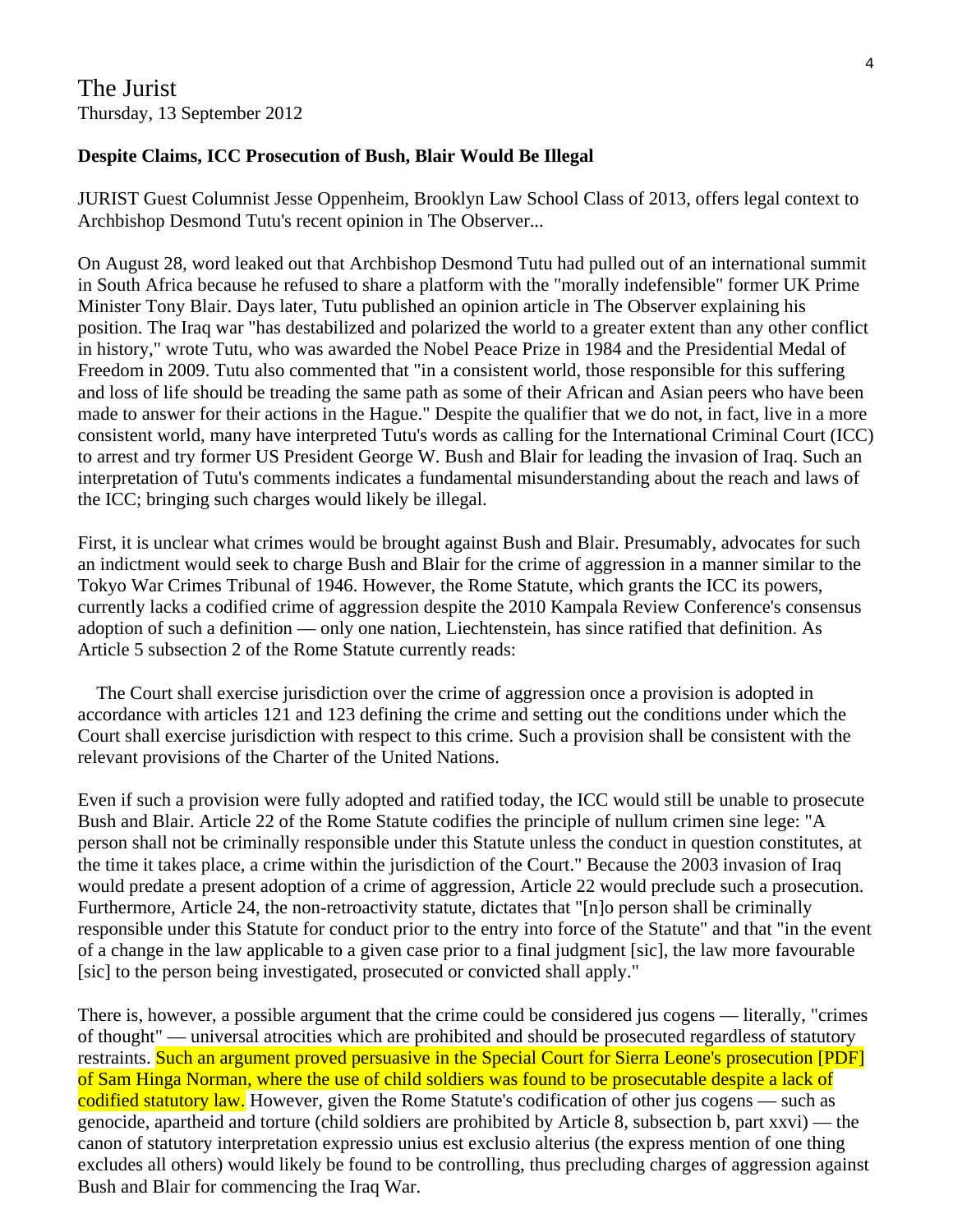Article 22 raises even further statutory bars to a prosecution of Bush by requiring that the crime occur within the jurisdiction of the court. Article 12 recognizes that, as a precondition to the exercise of jurisdiction of the ICC, the Court may exercise its jurisdiction only if one or more of the States involved are Parties to the Rome Statute or have accepted the jurisdiction of the Court. In other words, a state must submit itself to ICC jurisdiction. Neither the US nor Iraq has ratified the Rome Statute and, therefore, short of a UN establishment of a Special Tribunal, Bush is beyond the jurisdiction of the ICC. Even if either the US or Iraq ratified the Rome Statute today, such a prosecution would be precluded by Article 11, subsection 2: "If a State becomes a Party to this Statute after its entry into force, the Court may exercise its jurisdiction only with respect to crimes committed after the entry into force of this Statute for that State."

The UK, however, is a party to the Rome Statute; but, it is still highly unlikely that Blair will be prosecuted by the ICC. Under the principle of complementarity embodied in the Preamble, Article 1 and Article 17 of the Rome Statute, a case is only admissible to the jurisdiction of the ICC when the defendant is citizen to a nation that is "unwilling or unable genuinely to carry out the investigation or prosecution." Surely, the UK has a sufficient criminal justice system in place to prosecute crimes, so the question becomes that of unwillingness. Article 17, subsection 2 establishes protocols to determine unwillingness; however, it is unlikely that the ICC will find that the UK has been unreasonably unwilling to prosecute a crime which had not yet been codified at the time it was allegedly committed — a prosecution that would contravene the ICC's own principles and violate Article 22.

Therefore, an ICC prosecution of Bush and Blair is not only highly unlikely but would also most likely be illegal. Presumably, Tutu knows this. He is a highly skilled and experienced diplomat — hence his qualifier that we live in an inconsistent world — and it is neither the place nor the intent of this article to debate the virtues of Tutu's position, the Iraq War, the ICC or any juxtapositions thereof. This article is intended merely to state that those who call for the utilization of Tutu's declaration as a starting point for an ICC indictment of US and UK leaders simultaneously seek an unprecedented and illegal expansion of the court's power.

#### *Jesse Oppenheim is a Notes and Comments Editor of the Brooklyn Journal of International Law.*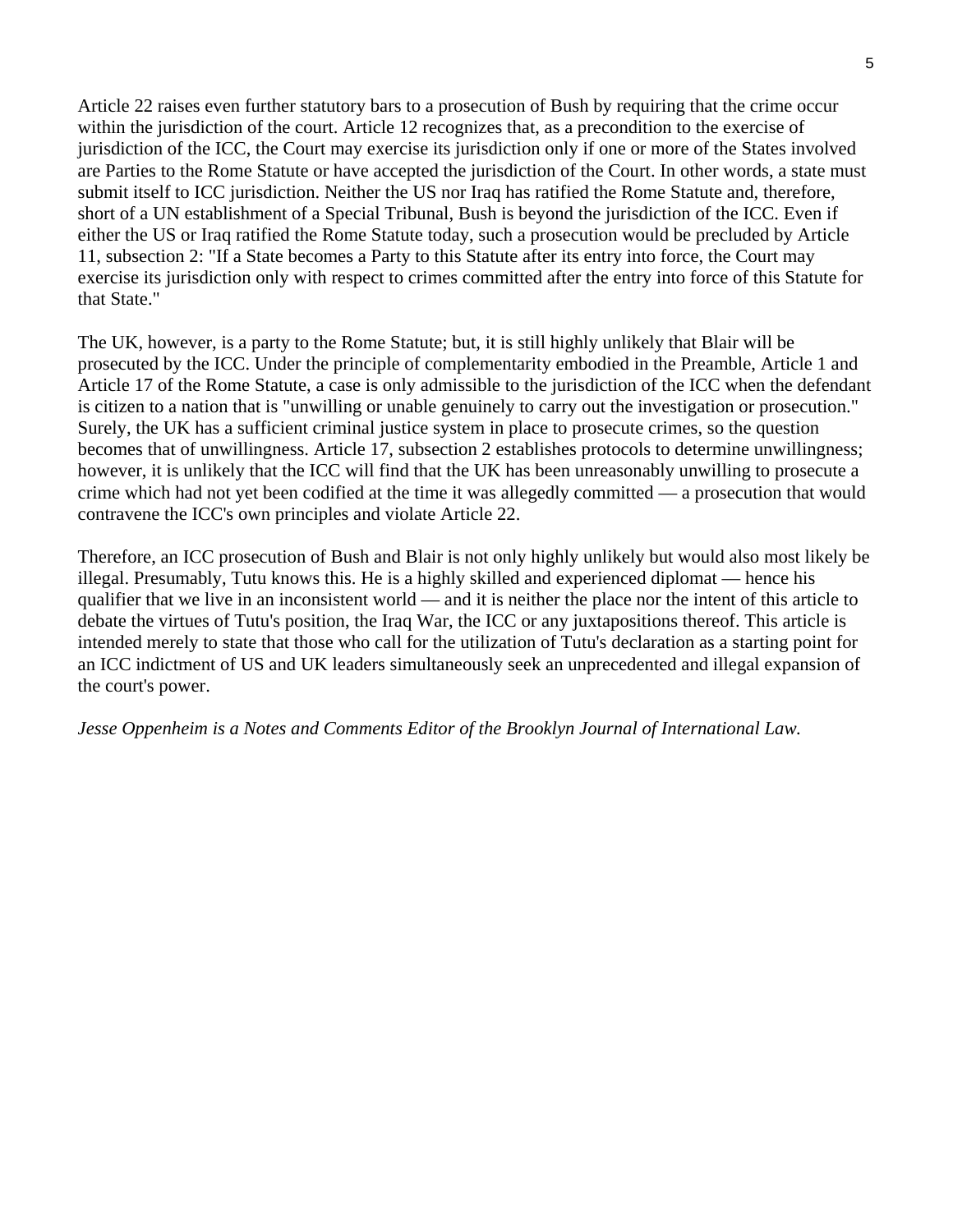### The Guardian Thursday, 13 September 2012

### **Khmer Rouge 'first lady' ruled mentally unfit to stand trial in Cambodia**

Pol Pot's sister-in-law Ieng Thirith, a key figure in the Khmer Rouge regime, is set to walk free after court ruling



 *Ieng Thirith, a former social affairs minister in Cambodia, is said to have Alzheimer's disease. Photograph: Mark Peters/ECCC/EPA* 

One of the most senior figures in Cambodia's brutal Khmer Rouge regime is set to walk free this week after an international court ruled she was mentally unfit to stand trial.

The court said there had been no improvement in the mental health of Ieng Thirith, a former social affairs minister and sister-in-law of the late architect of the 1970s "Killing Fields" revolution, Pol Pot, since experts said in November that she was suffering from Alzheimer's disease.

The 80-year-old, known as the "Khmer Rouge first lady", would be released on Friday if no appeal was lodged by prosecutors, said Neth Pheaktra, a spokesman at the extraordinary chambers in the court of Cambodia (ECCC), as the hybrid UN-Cambodian tribunal is known.

Although a recovery was never expected, the release of Ieng Thirith, a French-educated former Shakespeare scholar, will be another blow for Cambodians seeking an explanation for the horrors of the Khmer Rouge's four-year reign of terror.

Since it was set up in 2005, the court has suffered from a shortage of funds and has been beset by resignations and allegations of political interference. It has delivered only one verdict: life imprisonment for the chief of the notorious Tuol Sleng prison, Kaing Guek Eav, better known as Duch.

An estimated 1.7-2.2 million people – nearly a quarter of the population – died during Khmer Rouge rule from 1975 to 1979. They were executed or tortured to death or died of starvation or disease during Pol Pot's attempt to create a peasant utopia.

The ECCC said in a statement that there was no chance Ieng Thirith could be tried in the foreseeable future, so the charges of crimes against humanity and genocide would be dropped and the court was "obliged to order the accused released from detention".